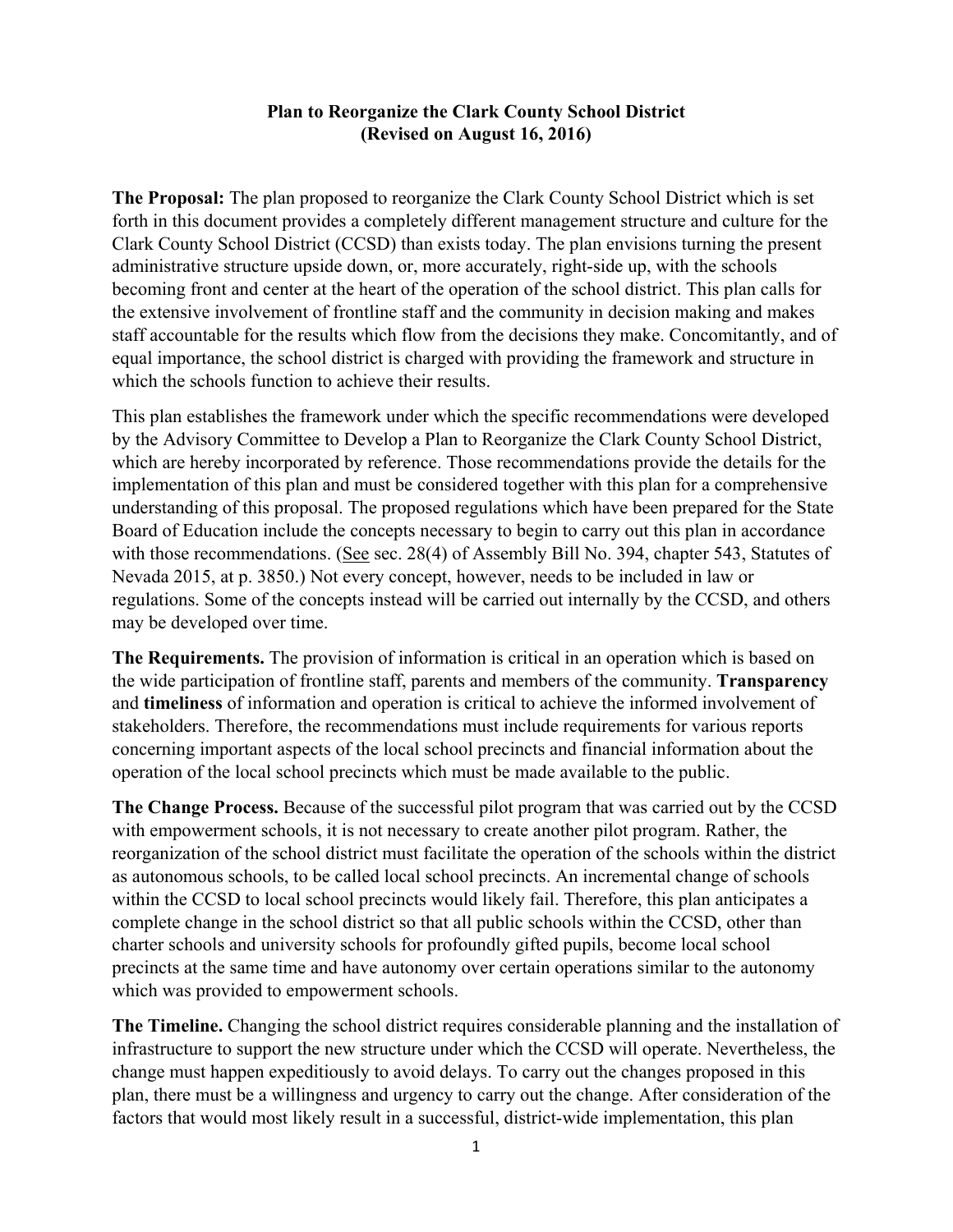recommends carrying out the plan, including the specific recommendations for implementation, district-wide beginning with the **2017-18 School Year**. To facilitate the change, a number of tasks and preparatory activites must begin during the 2016-2017 School Year. Therefore, the regulations that will carry out this plan and the recommendations must become effective as soon as possible to facilitate planning and training.

**The Reorganization.** This plan addresses three principal structural components of the school district: The Principalship, the Superintendency and Central Services, and their interrelationships.

**The Principalship**. In terms of accountability, the school principal is responsible for the entire school operation. However, a successful school consists of much more than a one-person operation. A successful principal must reach out and embrace the involvement and contribution of staff, students, parents and community. Together the group can achieve much more than any one person could accomplish alone. Some of that involvement can be mandated, such as through school organizational teams which are created for schools, but there is much more to a successful school than what is mandated. Successful schools radiate a culture of involvement that permeates their everyday operation and interactions with others.

**The Superintendency.** The Superintendency refers to a concept whereby the Superintendent and his or her immediate staff share a common interest in the successful operation of the school district. For this to take place, the staff members who are most likely to share this common interest are those who are most directly responsible for the schools. If the staff assisting the Superintendent represent individual departments and not schools, they are less likely to think at the district level than are those who are responsible for the schools. Because the Superintendent must focus on the schools, the people working with the Superintendent must share that focus. The Superintendent must understand the needs of the schools when considering and making decisions. The Superintendent must meet regularly with the staff members of Central Services who work with the principals of the schools in the school district.

**Principalship-Superintendency Linkage.** In a system in which individual schools exercise a very prominent role, accountability of the schools to the school district is achieved by a tight coupling of each local school precinct to the Superintendent managed through a single staff member within the central administration who is responsible for both support and supervision of certain local school precincts. This staff member would hold a new position within the central administration of the school district with the title of **School Associate Superintendent.** This title reflects the dual nature of the person's responsibility for certain local school precincts and for working with the Superintendent.

A school associate superintendent must be assigned by the Superintendent to oversee a group of not more than 25 local school precincts and report directly to the Superintendent. The school associate superintendent is responsible for the performance of each local school precinct which he or she has been assigned to oversee. To this end, the school associate superintendent must provide supervision of and training to the principals of those local school precincts and ensure that the local school precincts remain in compliance with all applicable federal, state and local laws. The school associate superintendent will review and approve the plan of operations that are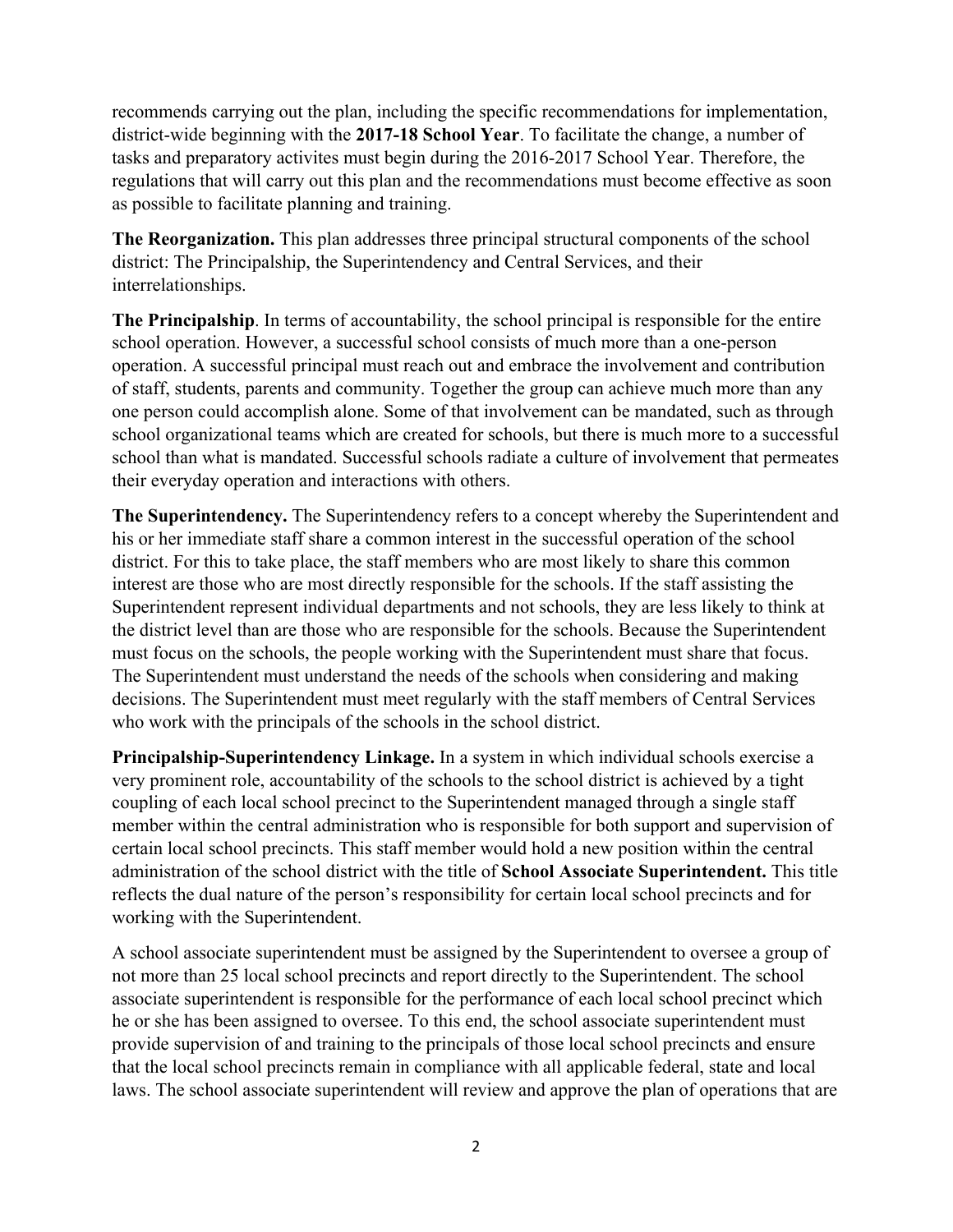established for the local school precincts and act as a liaison between the local school precincts, the school district and the community.

With this revision to the operation of the central administration of the CCSD, the local school precincts have a direct link to the central administration and will not have multiple supervisors within the central administration. This governance structure removes the need to create an intermediate level of bureaucracy, commonly referred to as regionalization. The role and responsibilities of the school associate superintendents in the reorganization will redefine the current structure of the CCSD, which relies on Assistant Chiefs of various departments for those roles and responsibilities.

**The Central Services.** The authority to carry out certain responsibilities that currently are carried out by the central administration will be transferred to local school precincts, or may be made available to the local school precincts to purchase. With the transfer of certain day-to-day decisions to the local school precincts, the central administration will be able to focus on performing those tasks remaining at the district level. The services that remain the responsibility of the central administration must be aligned with resources to ensure that the central administration is able to provide those services to the local school precincts. Instead of being referred to as central administration, the staff who provide services through the central administration should be referred to as Central Services of the CCSD. Central Services must be treated as an entity separate and distinct from the Superintendency. Although still accountable to the Superintendent, Central Services must be assigned the responsibility to plan and budget and must be held accountable for the conduct of its operations. Central Services will render certain district services to all of the local school precincts. These services include things such as payroll services, negotiations, transportation services, food services, risk management services, certain human resources services, legal services, capital projects and others. In addition, with this approach, Central Services will establish coherent expectations for local school precincts, plan better allocation of resources, provide for measuring outcomes of pupils, provide requested inservices, develop support systems, establish protocols for the manner in which any outsourcing and school-to-pay service is carried out and formulate policies for consideration by the Board of Trustees.

Central Services will likely be faced with certain challenges when it converts to operating in the manner described in this plan. For example, when responsibilities and resources devolve to the school level, certain services which become the responsibility of a local school precinct may be best provided by someone outside the school. Experience shows that after schools receive their allocations of money, the schools begin to look for "free" services that may be obtained from Central Services. The demand for "free" services increases, thereby creating an ever increasing demand for more free services. This increasing demand, however, only happens when the service is subject to elasticity in demand. When there is no elasticity, the demand does not often grow. For example, the act of issuing paychecks does not provide any elasticity of demand because there are only so many payroll checks to be written. On the other hand, if Central Services offers consultants in language arts, schools may experience increasing demand for such consultants. The solution to this type of situation is to create a market-driven operation in which the requests by local school precincts for services from Central Services are made on a "school-to-pay" basis, meaning that money that is allocated to the local school precinct must be budgeted by the school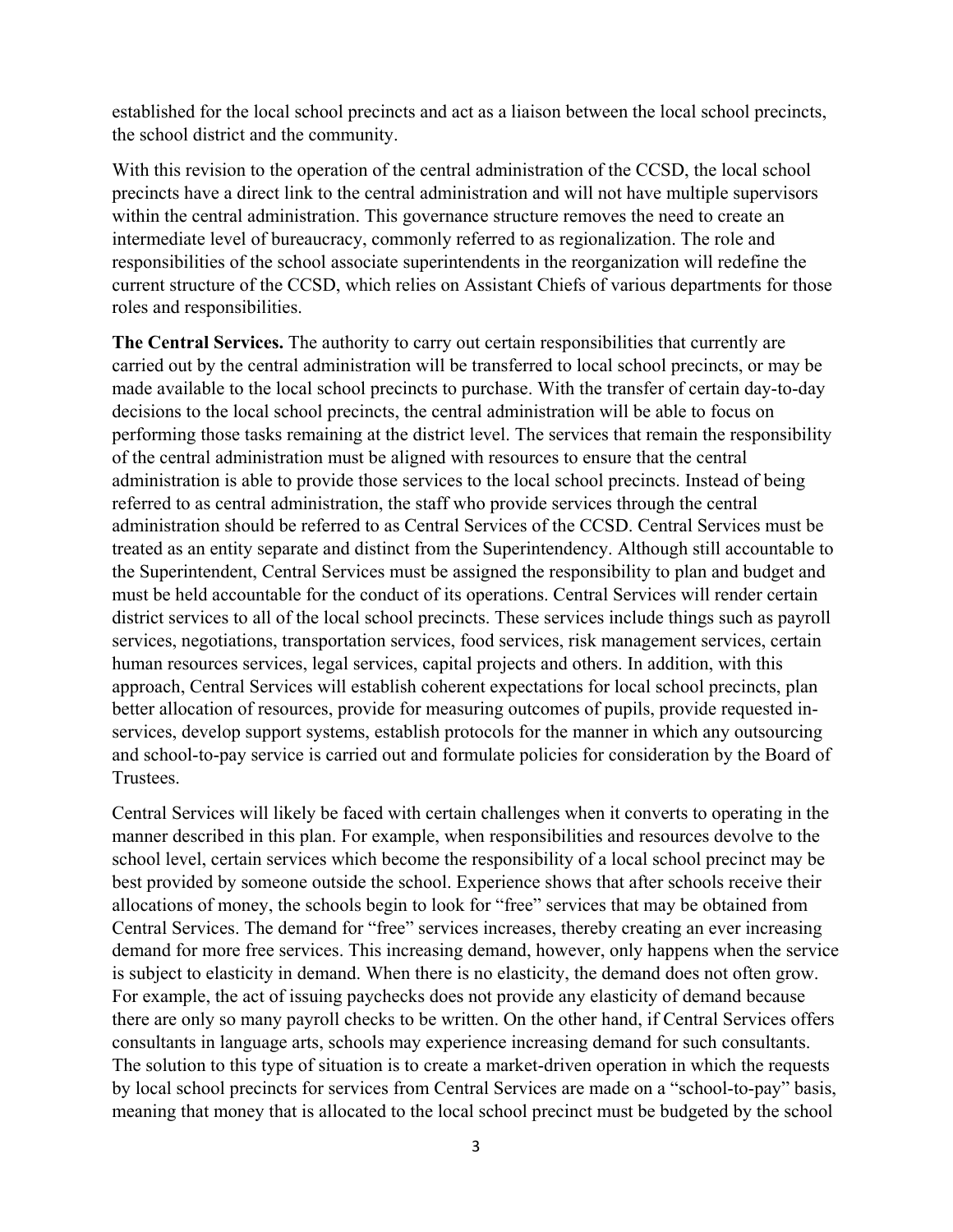for the services. Thus, resources that previously funded the provision of those "free" services must be reallocated to the local school precincts so they are able to determine whether it is important enough to budget for a particular service, or whether to use the money allocated in another manner. In this way, the local school precincts will be able to use money allocated in the most efficient manner rather than just grabbing for free services.

**The Schools.** With an autonomous model, individual local school precincts are moved to the front and center, at the heart of the school district's operations. Each local school precinct is placed in a unique position to respond to local circumstances, provide an arena for the creative and innovative talent of staff and accept ownership for the education of the pupils it is charged with serving. Operating in this manner makes it easier to identify problems and provide direct solutions.

There are several advantages to the local school precincts with this model. The local school precincts can resolve issues without having to go through various district offices. The surrounding community more readily identifies with the local school precinct. The operation of the local school precinct is much more easily understood than the operation of an entire school district. The local school precinct also provides an easy entry point for parents to make a difference and become meaningfully involved in its success.

With only one supervisor to oversee each local school precinct (the school associate superintendent), rather than multiple supervisors from independent offices, the work flow of assignments is monitored much more easily. In addition, the school associate superintendent is responsible for ensuring that the responsibilities assigned to the local school precincts are carried out in a timely manner. As a result, Central Services will operate much more efficiently.

**The Principles of Organization.** To successfully carry out this plan, the CCSD must have a clearly defined organizational plan coupled with a staff that shares the cultural values of the district. Given a supportive structure, effectiveness will depend largely on the commitment and motivation of the staff. The Superintendent must approve an explicit set of principles designed to communicate the manner in which all staff are expected to perform. These **Principles of Organization** need to be developed, internalized and approved as a district position.

**Surveys.** The results of surveys provide a powerful tool to achieve better performance. The effectiveness of surveys, in large measure, depends on the rigor of design, the response rate, and the follow-up actions. Surveys should be administered annually toward the end of the school year. Groups surveyed should include students, staff, parents and the community. To ensure that follow-up actions may be taken, the information collected from surveys needs to be separated by individual schools and units of Central Services. All results must be made public and reported separately for local school precincts, for organizational groupings of Central Services and the district.

**Training for District-wide Implementation.** Successful implementation of this plan will depend upon the preparation and training of the staff most directly involved in the transition, including the staff of Central Services as well as in the schools. Because training must precede implementation, the training must begin during the 2016-2017 School Year. The training program must be based on real situations that will be encountered in the actual implementation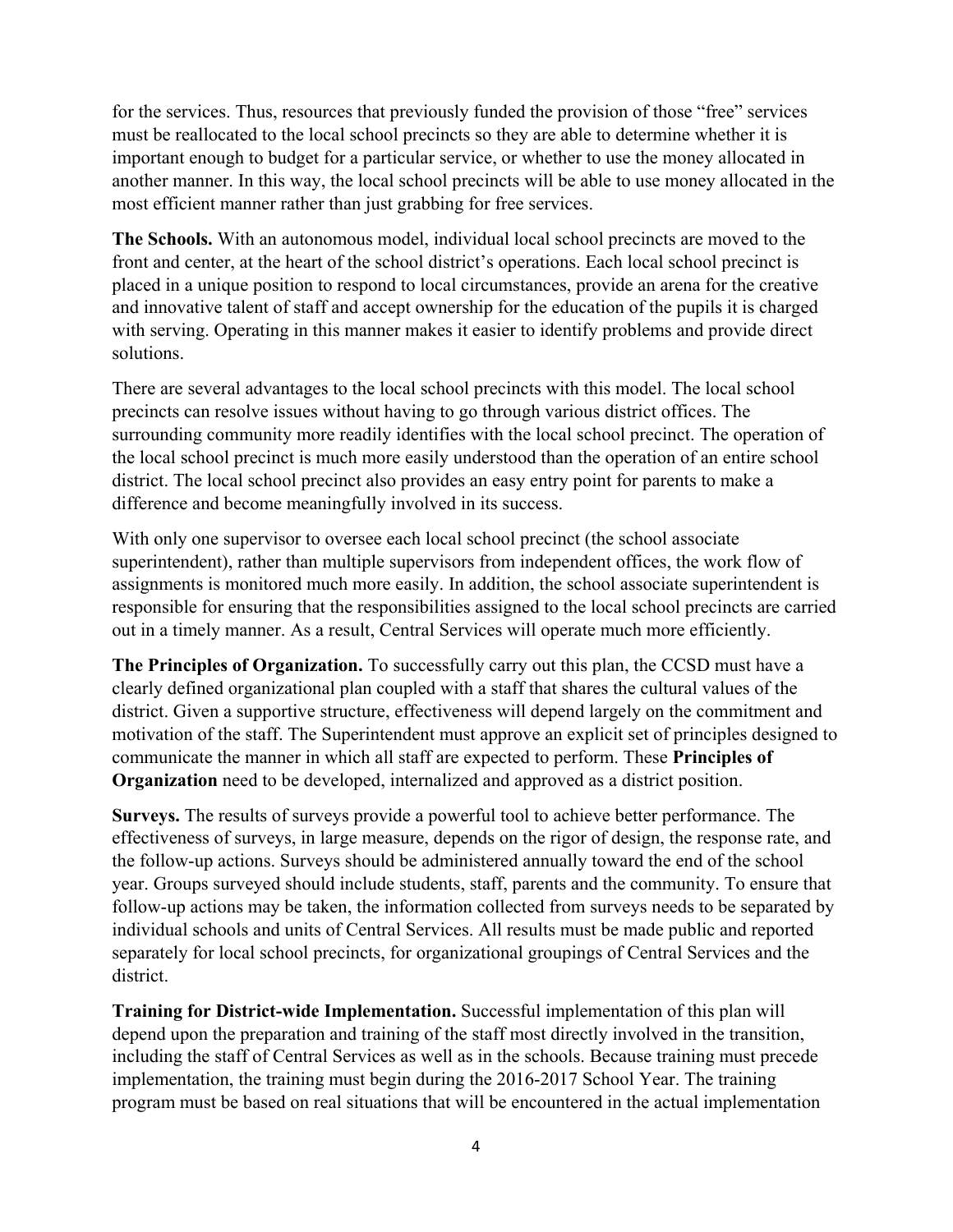of operating autonomous schools throughout the school district. The training provided must be consistent from the Superintendent to the individual staff members in the schools and Central Services. To this end, the training is to be provided using a pyramidal model which begins with training at the top of the organization and then moving down the organization providing training to related groups. For example, the supervisor and the persons supervised by the supervisor should be trained together to ensure they agree on commitments and to ensure consistency in practice.

The Superintendent and the school associate superintendents must be trained first. During the training, the Superintendent may choose to seek the assistance of a facilitator who has expertise in the operation of autonomous schools. Successful implementation relies upon establishing a common understanding of the principles of organization, acceptance of those principles and consistency in implementation by the Superintendent and the school associate superintendents. Different points of view may be expressed and deliberated during training, but once the group establishes a common understanding, the debate must end. Successful implementation requires consistency and adherence to the requirements established and agreed upon during the training.

Once properly trained, each school associate superintendent moves the training down the pyramid by taking responsibility for leading the training of the principals of the local school precincts assigned to them regarding the requirements for operating as a principal in an autonomous school model. School associate superintendents, having completed the training, will be prepared to provide the training to the principals without the assistance of a facilitator. If the school associate superintendent decides to seek the assistance of a facilitator, it is important that the school associate superintendent and the principal reach a common understanding and acceptance of the autonomous school model independent of the facilitator because after the training, the facilitator will leave and ownership for successful implementation rests with the principal and school associate superintendent who remain responsible for results of the school. It is very important that the requirements established apply equally to all members of the group, the supervisor and supervised. There is no hierarchy and any member has the right to call out another member of the group who violates the agreed upon requirements. This acceptance is a true test of an organization's culture.

After the principals complete the training, the principals are then responsible for communicating and arriving at a common understanding of the autonomous school model within their school communities. An ongoing program which involves staff must be made available at the school to ensure they understand the opportunities available to them at the school to participate in decision making. Likewise, an outreach program must be in place to inform parents about the autonomous school model and the opportunities available to them to participate as part of an organizational team which advises and assists the principal in developing a plan of operation for the school, which includes a budget for certain aspects of the local school precinct that have been transferred to the local school precinct to carry out.

**School Program Planning and Budgeting.** The core principle of this plan for the reorganization of the management of the CCSD is establishing the responsibility of local school precincts for results and aligning resources to the responsibility. This is a large undertaking and will be revised and clarified over time. As that occurs, the system will begin to operate more effectively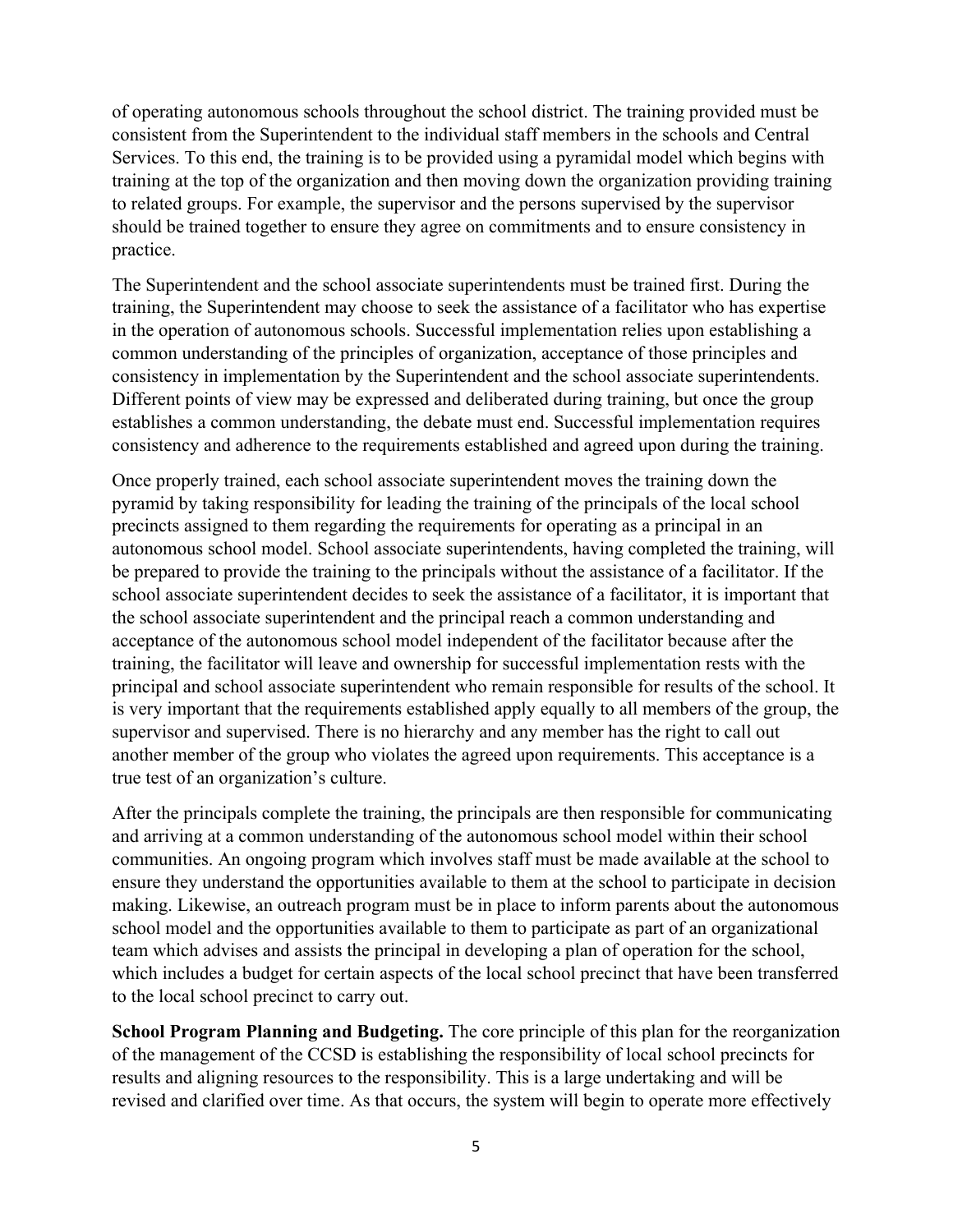and additional responsibilities and corresponding allocations of money will be made to the local school precincts that previously were carried out by the central administration of the school district. In the first year, at a minimum, the local school precincts must be assigned the responsibility of budgeting for the staff at the local school precincts as well as for equipment, services and supplies relating to that responsibility and providing direct supervision of staff, including addressing certain disciplinary actions that do not involve a violation of law or which does not require an investigation to comply with law. The local school precincts will become more successful and efficient at budgeting as more responsibility for budgeting is transferred to them from previous central budgets. When local school precincts do not have the responsibility of budgeting for the needs of the local school precincts, planning by the local school precincts is extremely difficult. Further, if local school precincts lack control over their budgets, they are likely to continually seek to access funds and services available through Central Services rather than planning efficiently and independently for their actual needs.

Once the responsibilities of the local school precincts are defined and the dollars assigned, the task of distributing the resources to the local school precincts requires the development of allocation algorithms. This plan proposes the application of a weighted student formula which is based upon students and other identified factors. In the development of the weighted student formula, the goal is to distribute the existing available funds to the local school precincts in an equitable manner. The weighted student formula eliminates the thresholds that are inherent in a system in which an additional student may determine whether a school becomes entitled to a full-time counselor or, at another level, an additional student results in an additional administrator at the school.

The initial development of the weighted student formula must be based on the equitable distribution of funds existing in each of the following groups: elementary school, middle school, junior high school, high school, and identifiable learning groups. Whether to assign greater weight to a particular group is a separate consideration. One of the real benefits of the weighted student formula is that the system is less complicated, thereby providing for more informed involvement by staff and parents. Another benefit of the weighted student formula is that it becomes easier to identify whether any group is receiving special treatment. Equally, it becomes more clear whether lower socioeconomic neighborhood schools are underfunded or overfunded. With this information available, value judgments and decisions are more likely to be made on a rational basis rather than on bias. Because the Nevada Department of Education is already working on a weighted student formula, the Department must be tasked with establishing the formula to be used in the CCSD. If the CCSD wishes to apply a different weighting, it will apply to the Department for a variance.

The process used by the school to develop the school budget must include involving the wider school community. The form of that involvement must be communicated to staff and the community. Part of that process must include communicating the amount of money that is allocated to the local school precinct and the budget decisions that are made for the local school precinct. The process must include holding a public meeting to present the proposed budget.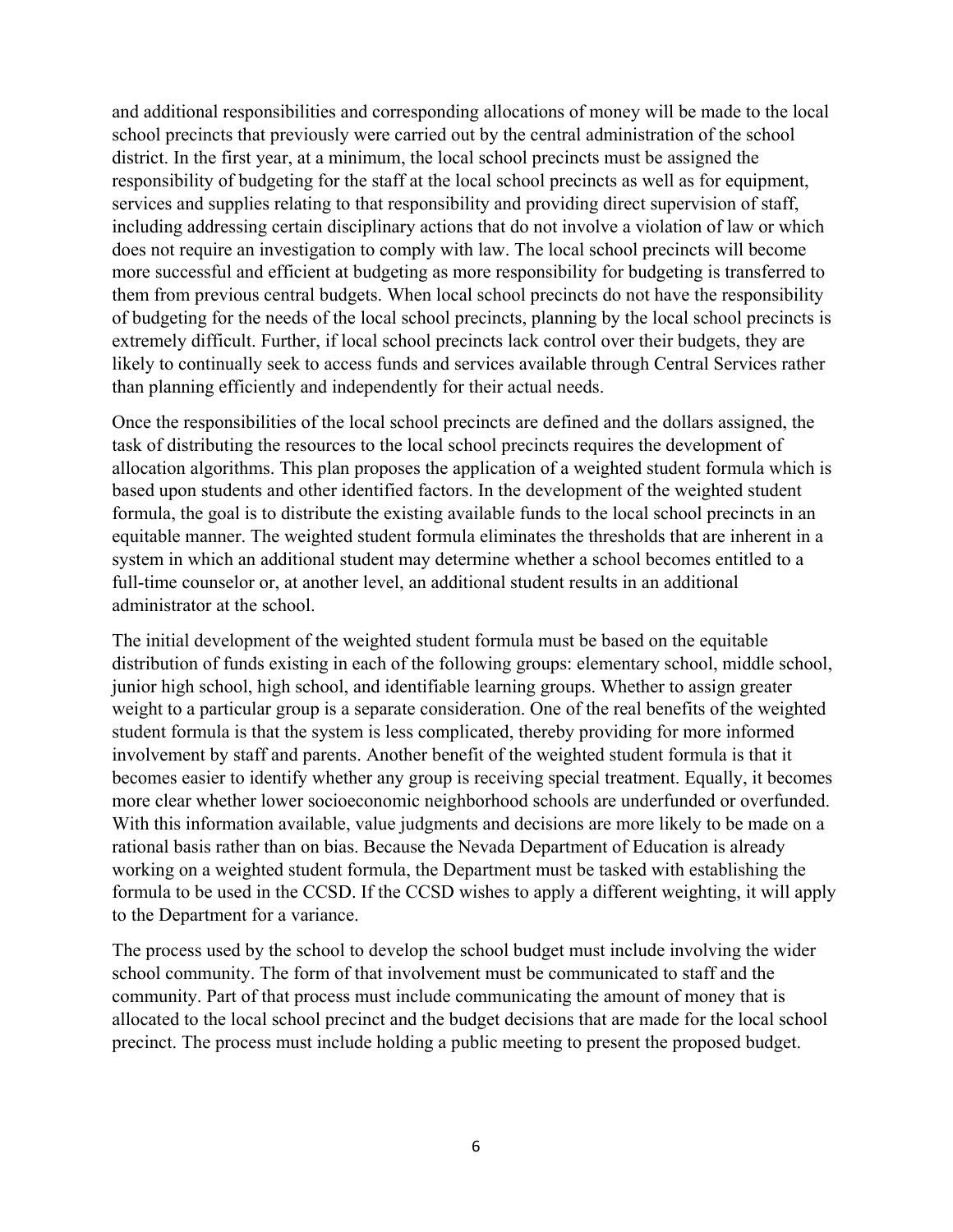School budgets must be established early to eliminate surprises and must be balanced within the amount of the allocation made to the school. Allocations must be reconciled to actual state count enrollments. Any year-end balance of a local school precinct will be carried forward.

**Staff Costs for Local School Precincts.** Historically, school districts have staffed schools on the basis of full time equivalents, referred to as FTEs. Staffing decisions have been made on the basis of obtaining the best teacher for the available position, regardless of salary. Because the autonomous school model converts all resources to dollars, if local school precincts were required to determine staff based on actual salaries, marked variation could exist in the cost to individual local school precincts based on the composition of their staff in terms of training and experience.

The argument for using actual salaries is that it is simple, low salary schools would be able to get more staff with lower class sizes and other benefits may accrue to the school. The argument against using actual salaries, however, is that the maximum salary is more than double the minimum salary and it would be impractical to implement such a variation based on actual salaries. No one argues that teachers receiving the maximum salary represent twice the value of teachers receiving the minimum salary. In addition, no one argues that teachers who receive the maximum salary should have twice the class size of teachers who receive the minimum salary.

The correlation between salary and teacher effectiveness is low. Furthermore, in making staffing decisions, a local school precinct should select the best teacher available for the position without compromising the decision based on salary. Attempts by schools that operate under this model to use actual salaries have not proven to be sustainable and have created administrative pressure to move teachers to other schools for the sole purpose of attempting to equalize salaries within a narrow range. Using actual salaries also does not solve the problem of attracting quality teachers to schools which are considered difficult assignments. Finally, when the CCSD operated the pilot program which made certain schools within the CCSD empowerment schools, the average unit cost operated as a successful measure for budgeting purposes for each year of the program. For these reasons, this plan recommends using the average unit cost when budgeting for staff.

**Central Services Program Planning and Budgeting.** Budgets for the services provided by Central Services should be developed on a modified zero-based model. This is especially important since many of these budget units previously budgeted funds for the schools.

Developing a modified zero-based budget provides transparency as to what responsibilities remain in each of the budgets of the various departments of Central Services. Central Services budgets are not based on an allocative system. Costs are based on actual cost with no provision for carrying money forward.

The form of modified zero-based budgeting needs to be defined by the district. Modified zerobased budgeting usually is planned on a minimum threshold of 80 to 85 percent of the previous year's budget as the base, with a provision to add individual stand-alone incremental packages not exceeding 10 percent.

**Parental and Community Engagement**. The mindset of the **Principalship** discussed above embraces the contribution of parents and the community. Parental and community involvement must become intertwined in the culture of the local school precinct and integral to its operation. The principal of the local school precinct must be responsible for creating this culture. This plan recommends creating an organizational team for each local school precinct consisting of parents, teachers and other licensed and unlicensed staff who will provide assistance and advice to the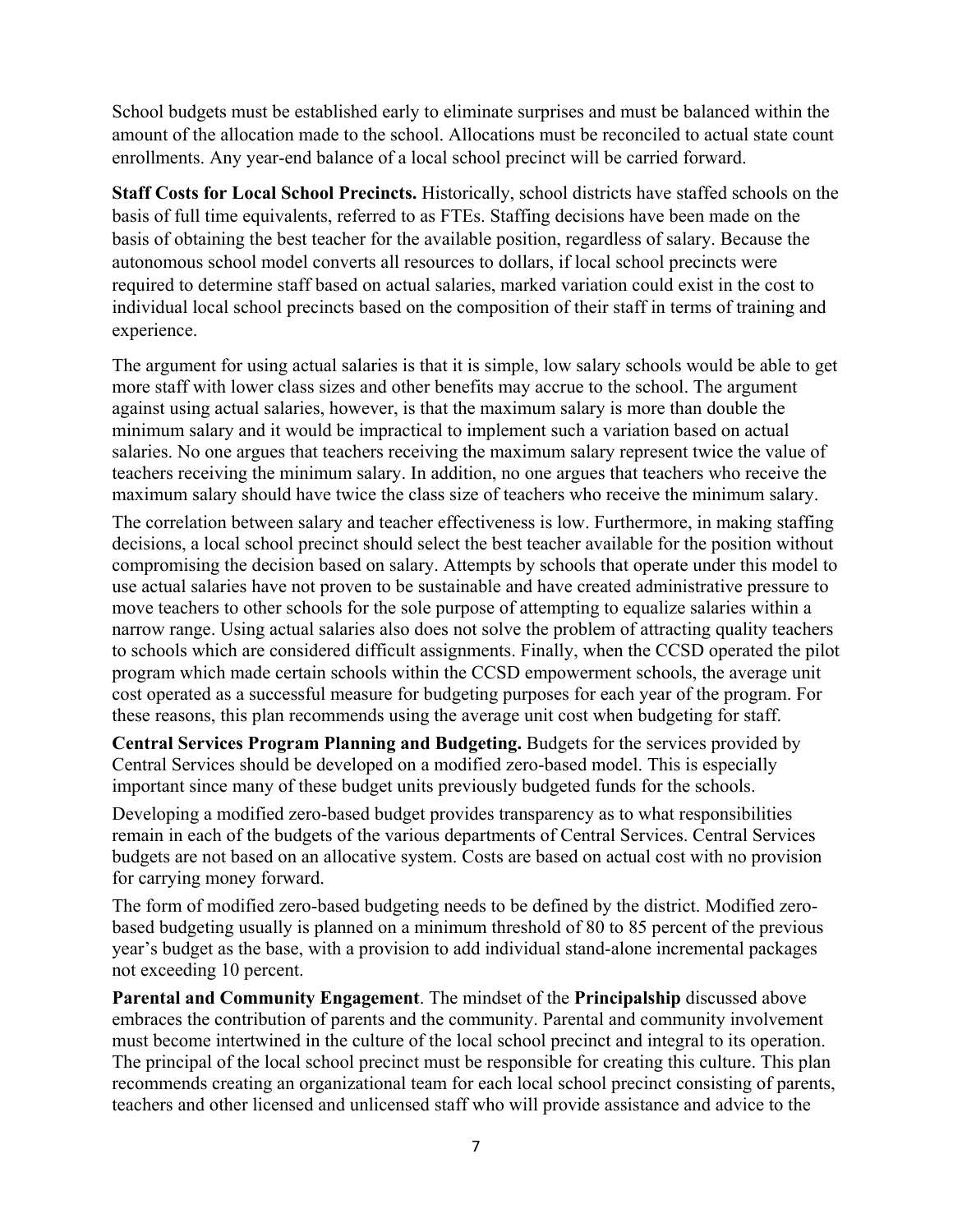principal in the development of a plan for the local school precinct, including the budget for the local school precinct. The principal should participate on the team as a nonvoting member. Others may also be included on the organizational team to receive input from other interested persons, including students and members of the community. Other methods of reaching out to the community may also be developed.

**Appeal Process.** This plan calls for transparency and, therefore, the budget plan developed by the principal must be explained in a public meeting where members of the public have an opportunity to comment and make suggestions. If those suggestions are not accepted and included by the principal, there must be a process by which an appeal may be taken to the school associate superintendent. This plan suggests that the organizational team be provided authority to appeal decisions of the principal to the school associate superintendent.

**Principal Selection.** This plan proposes that the principal of a local school precinct be selected in a collaborative manner. Because school staff, parents and the community are very helpful at identifying the needs of a school when a principal vacancy occurs, the plan further suggests that the organizational team establish a list of qualifications that the organizational team determines are desirable for the next principal. Because the person in the school district who should make the decision about the appointment of the principal is the person who will be responsible for removing the principal if the principal's performance is unsatisfactory, the Superintendent, in consultation with the school associate superintendent, must be responsible for hiring and appointing a principal to a local school precinct. After making the appointment, the Superintendent and school associate superintendent are accountable to the staff and community for competent leadership at the local school precinct.

**School Year Operational Cycle**. Whereas the existing operation places a premium on problem solving, this proposed plan instead requires much wider involvement of local school precincts and considerable advanced planning. This wider involvement in the program planning and budgeting, both in the local school precincts and Central Services, necessitates even more attention to timelines in order to meet critical commitments. Efficient operation of a local school precinct requires constant planning and communicating regarding events, dates and responsibilities. Such planning must be completed before the school year and during the school year and reviewed at the end of the cycle. Though the operational school year is 1 year, the entire planning and operating cycle is 2 years.

Another aspect of the 2-year cycle is the overlap of school years. While one school year is being planned, another is being carried out. This means that major changes in initiatives and priorities, as a result of the review of one year's results, are then included in the planning for the following year rather than in the current year which is already in operation.

**Transition Costs.** The reorganization described in this plan will have certain costs associated with it, especially for training and infrastructure. The amount of such costs that will be incurred is not fully understood at this time. However, whatever the cost, the plan will be cost neutral as resources will be reallocated within the CCSD. In addition, there will be significant savings to the CCSD from restructuring responsibilities within the central administration and more efficient spending by schools. In the end, the CCSD will have an organizational structure that supports a system which focuses on the actual needs of each individual school, provides transparency in